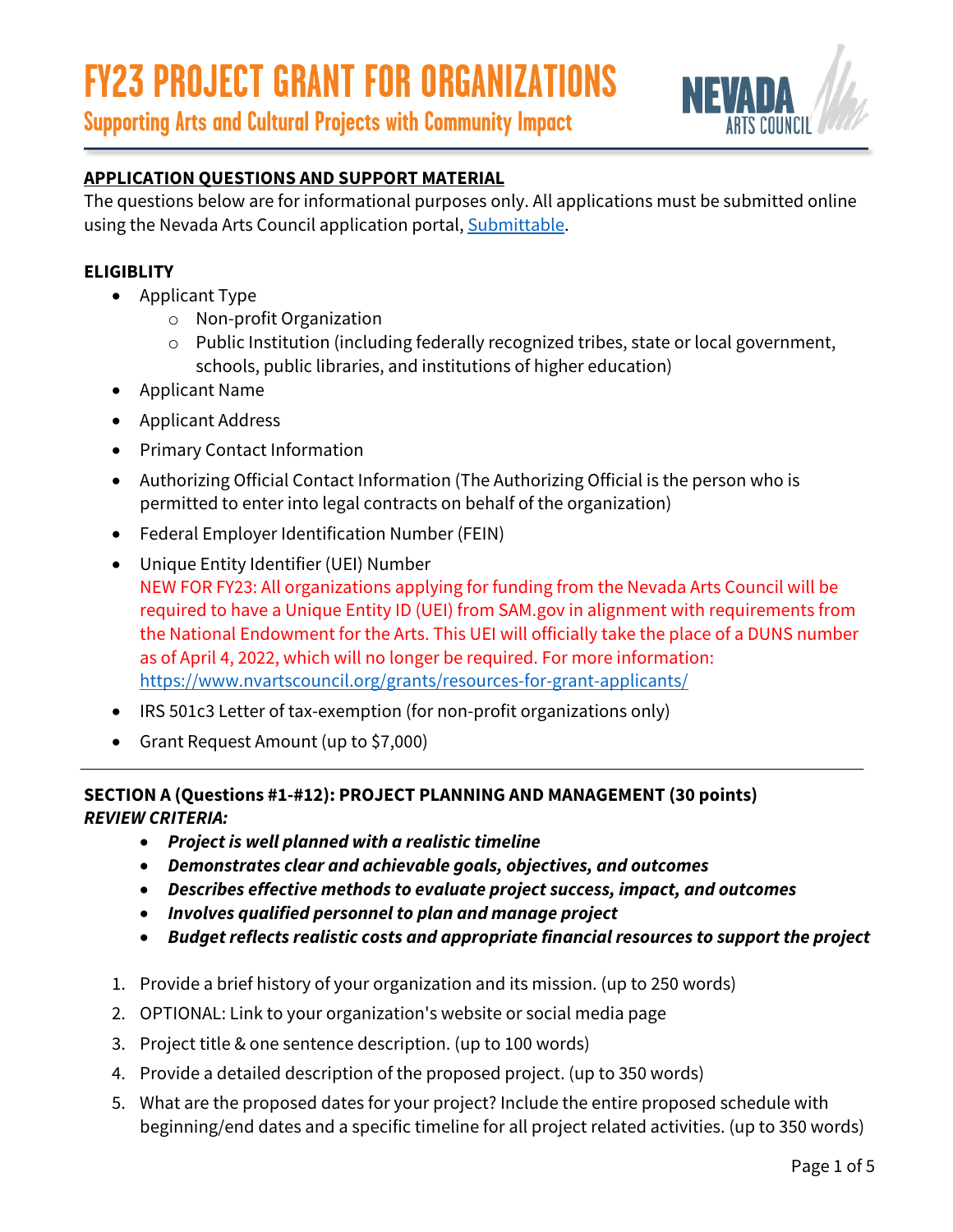

**Supporting Arts and Cultural Projects with Community Impact**

- 6. What are your anticipated goals, objectives, and outcomes for the project? (up to 250 words)
- 7. Describe the methods you will use to evaluate project success, impact, and outcomes. (up to 250 words)
- 8. Who is planning and managing this project? List names, title (if applicable), and project responsibilities for all key project personnel. (up to 500 words)
- 9. UPLOAD: Resumes OR Biographies for all key project personnel listed above. (acceptable file types: .doc, .pdf, .jpg)
- 10. What specific elements of the proposed project will NAC funding support?

| <b>ALLOWABLE EXPENSES</b>                     | <b>PROJECTED USE OF GRANT FUNDS</b> |
|-----------------------------------------------|-------------------------------------|
| Project Administrative Personnel/Consultants  |                                     |
| <b>Artist Fees</b>                            |                                     |
| Facility Costs (including space rental, etc.) |                                     |
| Materials/Supplies                            |                                     |
| <b>Production Expenses</b>                    |                                     |
| Marketing & Promotion                         |                                     |
| Travel                                        |                                     |
| ADD ADDITIONAL EXPENSES BELOW:                |                                     |
|                                               |                                     |
|                                               |                                     |
|                                               |                                     |
| TOTAL (must equal grant request amount)       | \$0.00                              |

#### 11. PROJECT BUDGET (Must include all expenses/income and show 1:1 cash OR in-kind match)

| <b>EXPENSES - DESCRIPTION</b>                    | <b>EXPENSES - PROJECTED AMOUNT</b> |
|--------------------------------------------------|------------------------------------|
| 1. Project Administrative Personnel/Consultants  |                                    |
| 2. Artist Fees                                   |                                    |
| 3. Facility Costs (including space rental, etc.) |                                    |
| 4. Materials/Supplies                            |                                    |
| 5. Production Costs                              |                                    |
| 6. Marketing & Promotion                         |                                    |
| 7. Travel                                        |                                    |
| <b>ENTER ADDITIONAL EXPENSES BELOW:</b>          | $\star$                            |
|                                                  |                                    |
|                                                  |                                    |
|                                                  |                                    |
| TOTAL PROJECTED EXPENSES (must match projected   |                                    |
| income below)                                    | S0.00                              |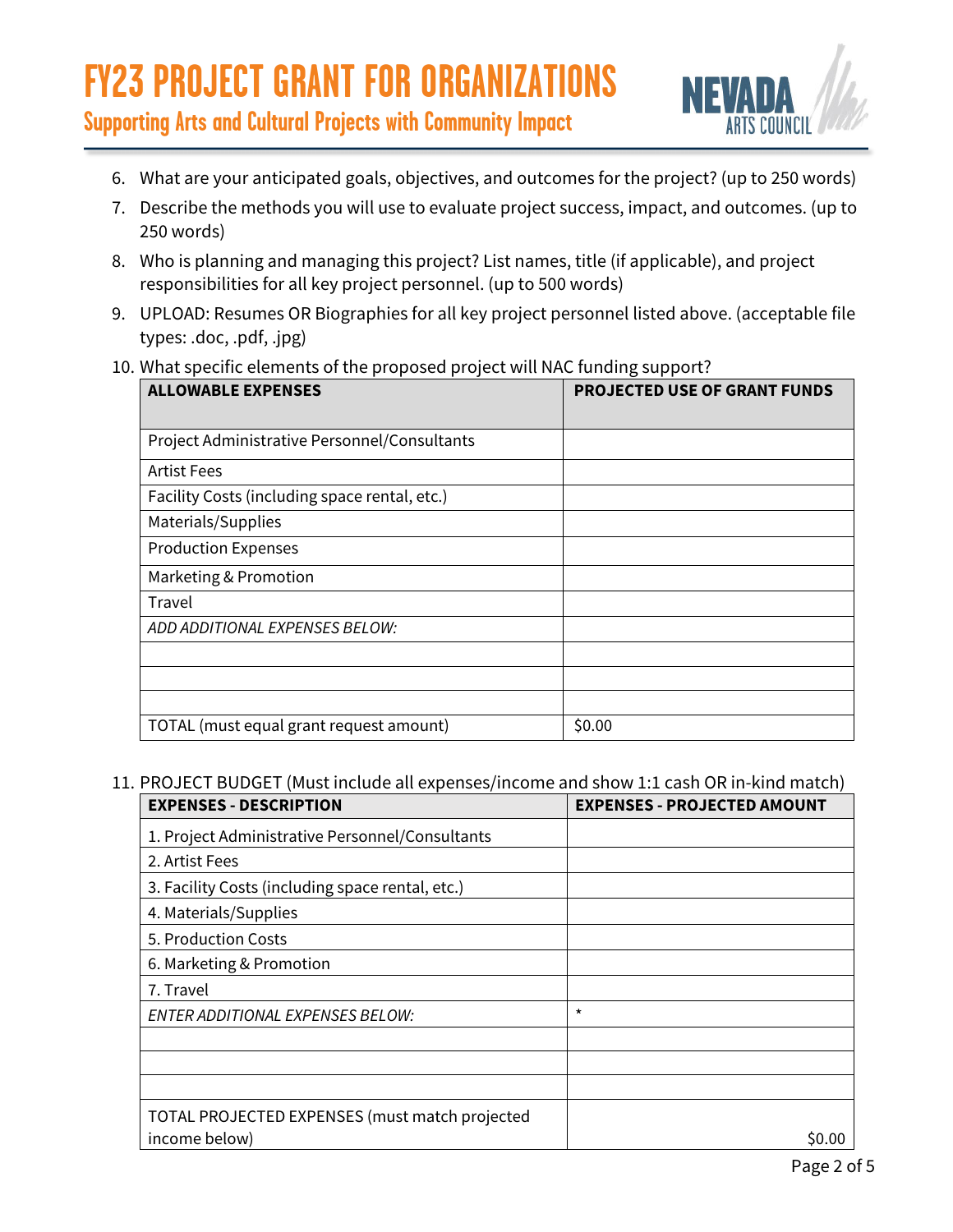



| <b>INCOME - DESCRIPTION</b>                                                                                   | <b>INCOME - PROJECTED AMOUNT</b> |
|---------------------------------------------------------------------------------------------------------------|----------------------------------|
| 8. PROJECT GRANT REQUEST AMOUNT (up to \$7,000)                                                               |                                  |
| 9. EARNED INCOME (admissions/ticket sales, product<br>sales, etc.)                                            |                                  |
| 10. PRIVATE SUPPORT (contributions/donations from<br>individuals and/or businesses, foundation support, etc.) |                                  |
| 11. GOVERNMENT SUPPORT (local, county, state, and/or<br>federal)                                              |                                  |
| ENTER ANY ADDITIONAL INCOME BELOW:                                                                            |                                  |
|                                                                                                               |                                  |
| TOTAL PROJECTED INCOME (must match projected<br>expenses above)                                               | \$0.00                           |
| IN-KIND (DONATIONS/GOOD/SERVICES)                                                                             | <b>IN-KIND - PROJECTED VALUE</b> |
| 12. Volunteer Hours/Donated Services                                                                          |                                  |
| 13. Donated Materials and Supplies                                                                            |                                  |
| 14. Donated Facility/Space                                                                                    |                                  |
| <b>ENTER ADDITIONAL IN-KIND BELOW:</b>                                                                        | $\star$                          |
|                                                                                                               |                                  |
| <b>TOTAL PROJECTED IN-KIND</b>                                                                                | \$0.00                           |
| **********                                                                                                    | **********                       |
| MATCH CONFIRMATION: TOTAL PROJECTED INCOME                                                                    |                                  |
| PLUS IN-KIND (must equal AT LEAST twice the grant<br>request amount on line #8 to be eligible for this grant) | \$0.00                           |

**12.**OPTIONAL: Provide any additional information about the project budget. (up to 200 words)

#### **SECTION B (Questions #13-#18): COMMUNITY IMPACT/ARTISTIC MERIT (40 points)** *REVIEW CRITERIA:*

- *Clearly defines and demonstrates an understanding of the community that the project will serve*
- *Demonstrates effective methods to reach the defined community*
- *Demonstrates broad or significant impact for the defined community*
- *Project aligns with and supports the organization's mission and goals*
- *Demonstrates an authentic and collaborative commitment to [inclusion, diversity,](https://www.nvartscouncil.org/programs/community-arts-development/ideas/)  [equity, and accessibility](https://www.nvartscouncil.org/programs/community-arts-development/ideas/)*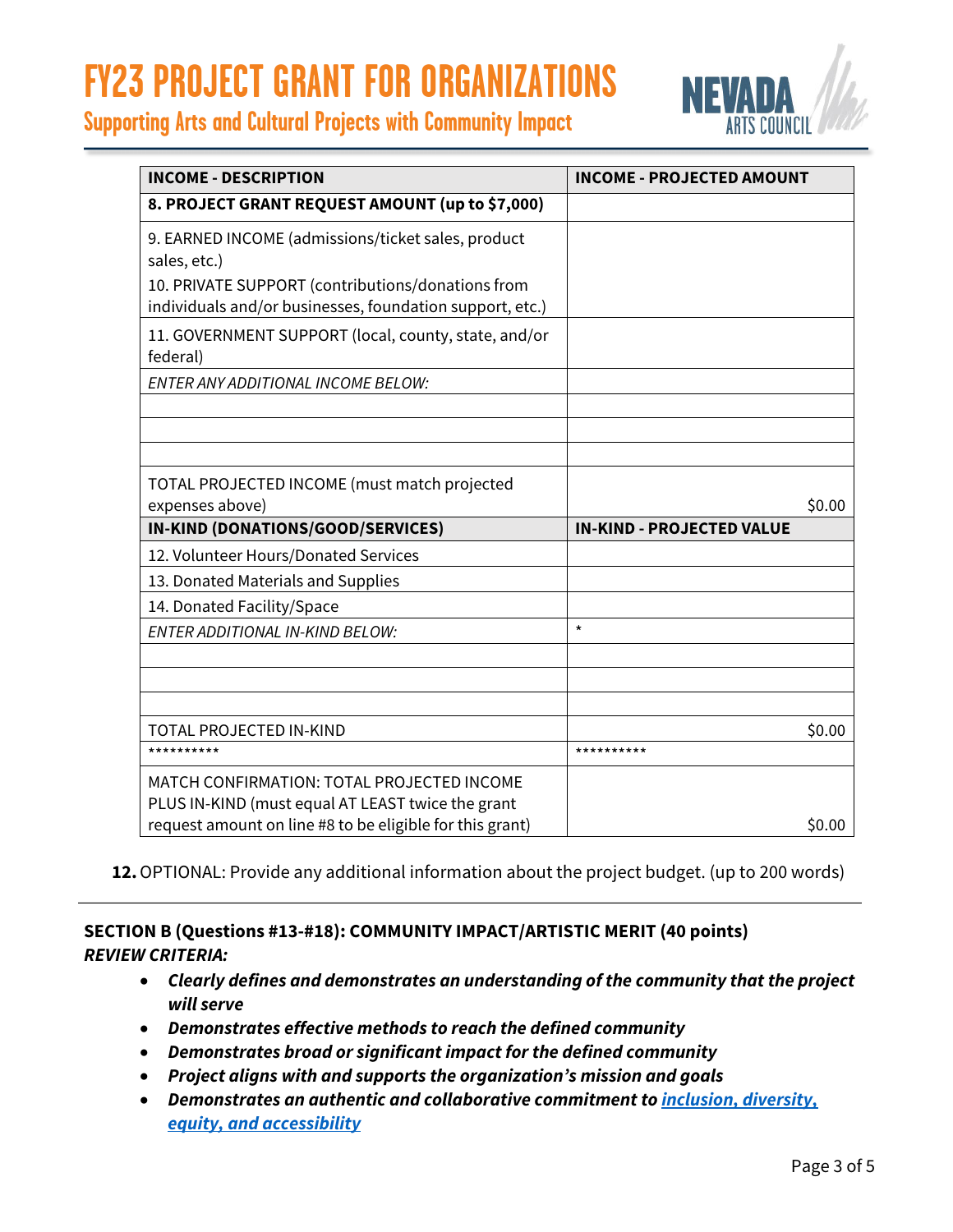

**Supporting Arts and Cultural Projects with Community Impact**

- 13. Describe the community/population(s) that the proposed project will serve. Include specific demographic information about relevant socioeconomic factors such as age, ethnicity, race, gender, ability, education, geographic location, income level, etc. (up to 250 words)
- 14. How will you reach and communicate information to the defined community/population(s) via outreach, publicity, marketing, partnerships, collaborations, etc.? (up to 250 words)
- 15. Why is this arts project particularly important, timely or compelling? What impact do you anticipate this project will have on the defined community? (up to 250 words)
- 16. How does this project align with and support your organization's mission and goals? (up to 200 words)
- 17. How does your project address diversity, equity, and inclusion? Click [HERE](https://www.nvartscouncil.org/programs/community-arts-development/ideas/) for more information. (up to 250 words)
- 18. Explain how you will make this project accessible to individuals with disabilities in compliance with federal law and regulations. (up to 250 words)

*All programming and/or services supported through NAC funds must be accessible to individuals with disabilities in compliance with federal law and regulations through access accommodations for both facilities and programs, such as audio description, sign-language interpretation, closed or open captioning, large-print brochures/labeling, etc. Click [HERE](https://www.nvartscouncil.org/resources/accessibility-matters/) for more information.*

#### **SECTION C (Questions #19-#22): ARTISTIC EXCELLENCE (30 points)** *REVIEW CRITERIA:*

- *Utilizes an effective process to select artists, arts professionals, groups, and/or other elements of artistic production or presentation*
- *Involves qualified artists, arts professionals, and/or groups*
- 19. How do you select the artists, arts professionals, groups, and/or other elements of artistic production or presentation associated with the project? Include information on who is involved in the selection process and how this demonstrates your commitment to artistic excellence. (up to 300 words)
- 20. Who are the artists involved with this project? If artists are not confirmed yet, you may list the proposed artists (please note if an artist is confirmed or proposed). (up to 300 words)
- 21. UPLOAD: Resumes OR biographies for all artists listed
- 22. ARTISTIC WORK SAMPLES: Up to 10 TOTAL (including all uploaded items in 23a AND all links in 23b) samples of artistic work providing evidence of the quality of the artists and organizations associated with this project. You may submit a link(s) to video/audio samples or upload video/audio samples directly.
	- Samples may be images, audio, and/or video
	- All audio and video samples COMBINED (including uploads and links) **may not exceed 10 minutes total**
	- Writing samples may not exceed 10 pages each